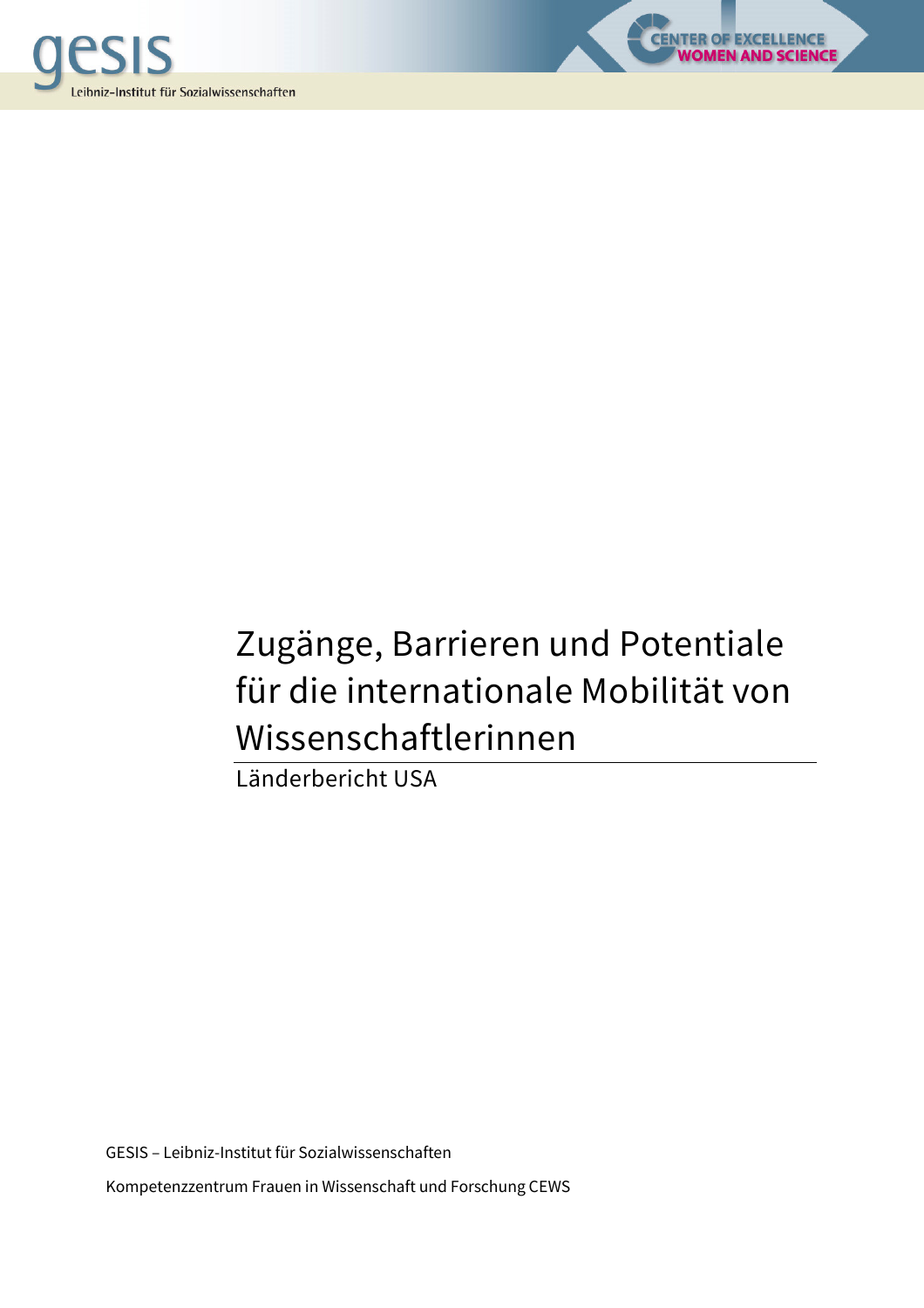# **Country dossier USA**

Kathrin Zippel Professor of Sociology Northeastern University Boston k.zippel@northeastern.edu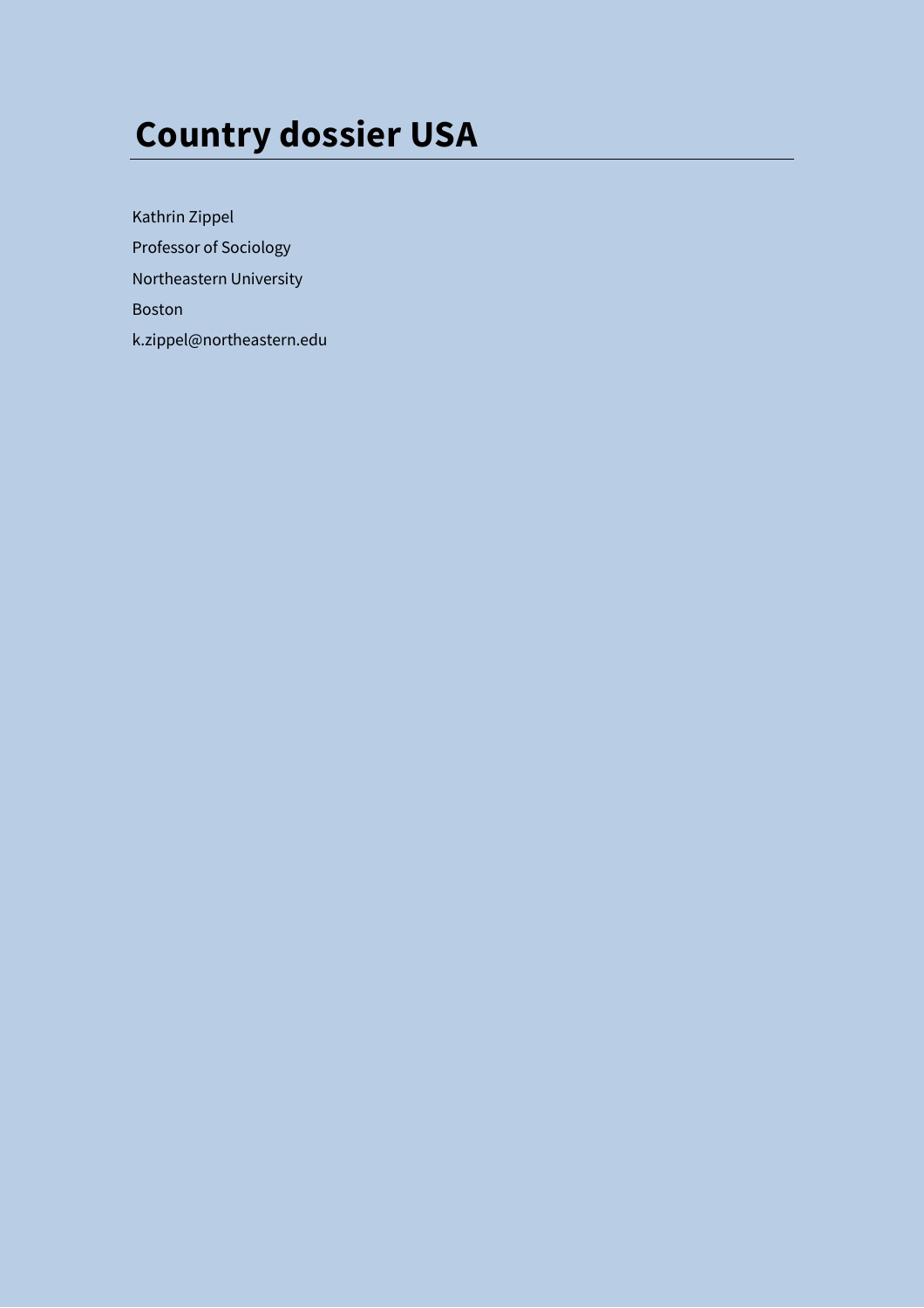# **Table of Contents**

| $\mathbf{1}$   |     |                                                                     |  |  |  |
|----------------|-----|---------------------------------------------------------------------|--|--|--|
| $\overline{2}$ |     |                                                                     |  |  |  |
|                | 2.1 |                                                                     |  |  |  |
|                | 2.2 |                                                                     |  |  |  |
|                | 2.3 |                                                                     |  |  |  |
|                | 2.4 | Basic Characteristics of the Higher Education and Research System 2 |  |  |  |
|                | 2.5 |                                                                     |  |  |  |
|                | 2.6 | Important current political decisions in higher education and       |  |  |  |
|                | 2.7 |                                                                     |  |  |  |
| 3              |     |                                                                     |  |  |  |
|                | 3.1 |                                                                     |  |  |  |
|                | 3.2 |                                                                     |  |  |  |
|                | 3.3 |                                                                     |  |  |  |
|                | 3.4 |                                                                     |  |  |  |
|                |     |                                                                     |  |  |  |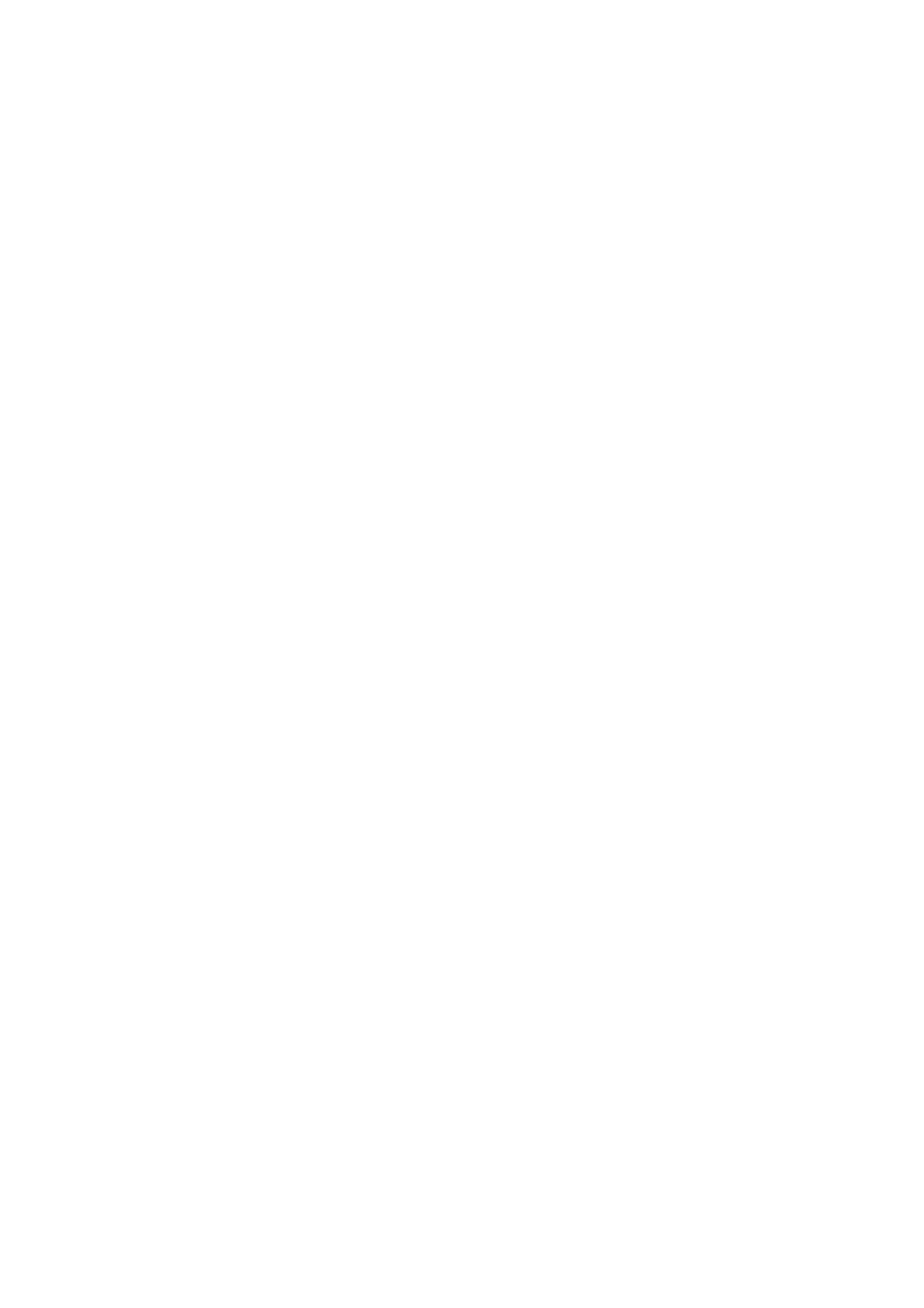## **1 Introduction**

This report is the Country Dossier for the United States in the context of the "Study of the Potential of Internationally Mobile Women Scientists," which explores the reasons for the low proportion of women among Humboldt Foundation grantees. The question the report seeks to answer is: "How high is the potential of female scientists in the individual country who could be attracted for a research stay in Germany due to their qualification and their willingness to be internationally mobile?" Following the basic module, this report will first undertake a "context analysis of the higher education and research system" and then address "gender participation in tertiary education and academic careers" and the "gender-specific aspects of scientific careers."

When considering the interest and willingness of U.S.-based women postdocs to apply for research stays in Germany, three key issues are important to consider in the U.S. case: First, the worldwide reputation of some of its top universities and research institutions, such as Harvard, MIT, the University of California at Berkeley, etc., reflects the highly stratified nature of the system of higher education and research in the United States, which funnels resources to these top research locations. These top schools (rather than international locations) have been the most desirable destinations for those who want to pursue an academic career in the United States, because having a degree and/or a postdoc from one of these schools outweighs the status benefits from international research experiences, which in most disciplines are not a requirement, nor are they considered part of excellence.

Second, the United States has been a magnet for (international) students and researchers, reflecting its position in the global competition of knowledge economies more broadly. Since U.S. graduate schools and labs, particularly in STEM fields, recruit both students and postdocs heavily from abroad, enticing U.S.-based PhDs to go to Germany potentially means recruiting both U.S. citizens and third-country nationals. The latter individuals have already been internationally mobile; they left their countries of origin to pursue graduate and/or postdoctoral training in the United States. A research stay in Germany would require many of them to learn one more language and to adapt to a second academic culture, system, language, and country. And finally, third, race and class are intertwined with gender in the United States. For example, women of color are even less represented in STEM fields than white women, while Asian women are overrepresented in some disciplines. Thus, where possible, this report includes information on underrepresented minorities and non-U.S. citizens.

## **2 Context Analysis of the Higher Education and Research System**

## **2.1 Size and structure of research and development (R&D)**

Overall, the size and structure of research and development (R&D) in the United States can be characterized by gross expenditure on R&D (GERD) as a percentage of GDP, which was 2.84 in 2018 (CEWS Template/UIS, Table 1.1.1). More specifically, in 2018, GERD as a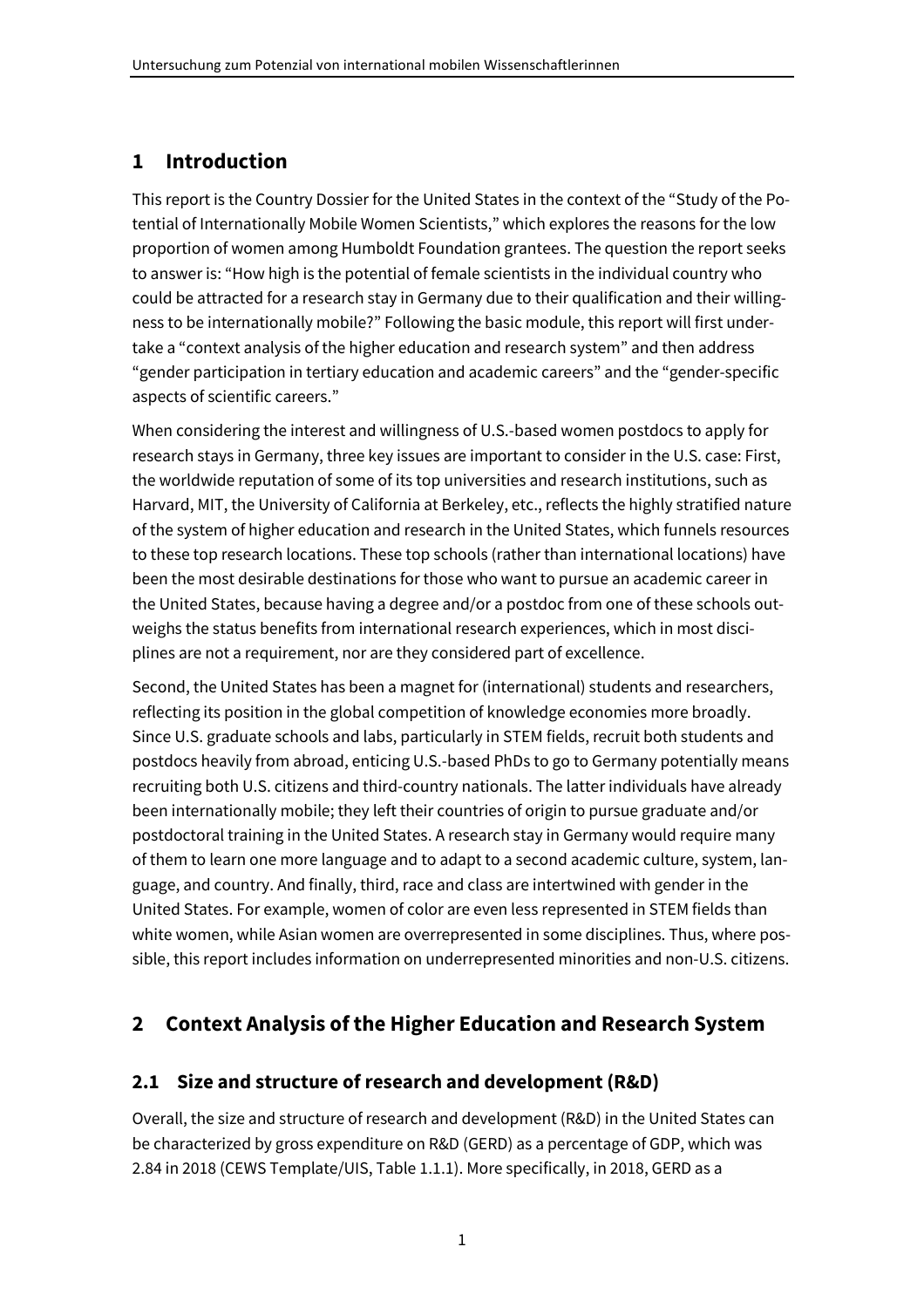percentage of GDP by sector of performance was: 2.06 by the *business* **enterprise sector**, 0.29 by the *government sector*, 0.36 by the *higher education sector*, and 0.12 by the *private non-profit sector* (CEWS Template/UIS, Table 1.1.2). Government expenditure on education as a percentage of GDP was 4.96 in 2014, and expenditure on tertiary education as a percentage of total government expenditure on education was 27.5 (CEWS Template/UIS, Table 1.1.3).

### **2.2 Participation in tertiary education**

*Participation* in tertiary education is high; 19.9 million students were enrolled at U.S. colleges in fall 2019 (National Center for Education Statistics).<sup>1</sup> In 2018, 34.99 percent of the population age 25 years and older had at least a bachelor's or equivalent degree (ISCED 6 or higher). However, only 1.78 percent of tertiary degree holders obtained a doctoral degree (ISCED 8) in 2016. Between 2000 and 2018, the number of doctoral degree holders more than doubled, to 4.5 million; as of 2018, 2 percent of U.S. adults between the ages of 25 and 64 had a PhD.<sup>2</sup>

#### **2.3 Human resources in science and research**

Researchers are employed across various sectors. As of 2017, 71.31 percent of researchers (FTE) were employed in business enterprises; the rest were employed in the other sectors, including government, higher education, non-profit, and others, although no detailed information is available for these sectors.

#### **2.4 Basic Characteristics of the Higher Education and Research System**

The stratification of the system is also due to the fact that the United States is a federal republic. As the 50 states have the main authority over education and research, the funding and institutional structure are highly decentralized. Thus, the regulatory role of the federal level is limited, and the U.S. Department of Education mainly provides guidance and some softer regulation. However, federal-level state funding agencies (National Institutes of Health, National Science Foundation, Department of Defense) provide crucial research funding for the military, for science, technology, engineering and mathematics (STEM), as well as for medical fields.

Of the 4,298 colleges and universities listed in the U.S. News and World Reports in 2017, 38 percent were public, 39 percent were private non-profit, and 23 percent were private forprofit.<sup>3</sup> The Carnegie classification includes a few additional institutions to a total of 4,324. Of these institutions, 418 (or 10 percent) were classified as doctoral universities, as they

<sup>1</sup> https://nces.ed.gov/blogs/nces/post/back-to-school-by-the-numbers-2019-20-school-year

<sup>&</sup>lt;sup>2</sup> https://www.census.gov/library/stories/2019/02/number-of-people-with-masters-and-phd-degreesdouble-since-2000.html; https://www.oecd.org/education/education-at-a-

glance/EAG2019\_CN\_USA.pdf

<sup>3</sup> https://www.usnews.com/education/best-colleges/articles/2019-02-15/how-many-universities-arein-the-us-and-why-that-number-is-changing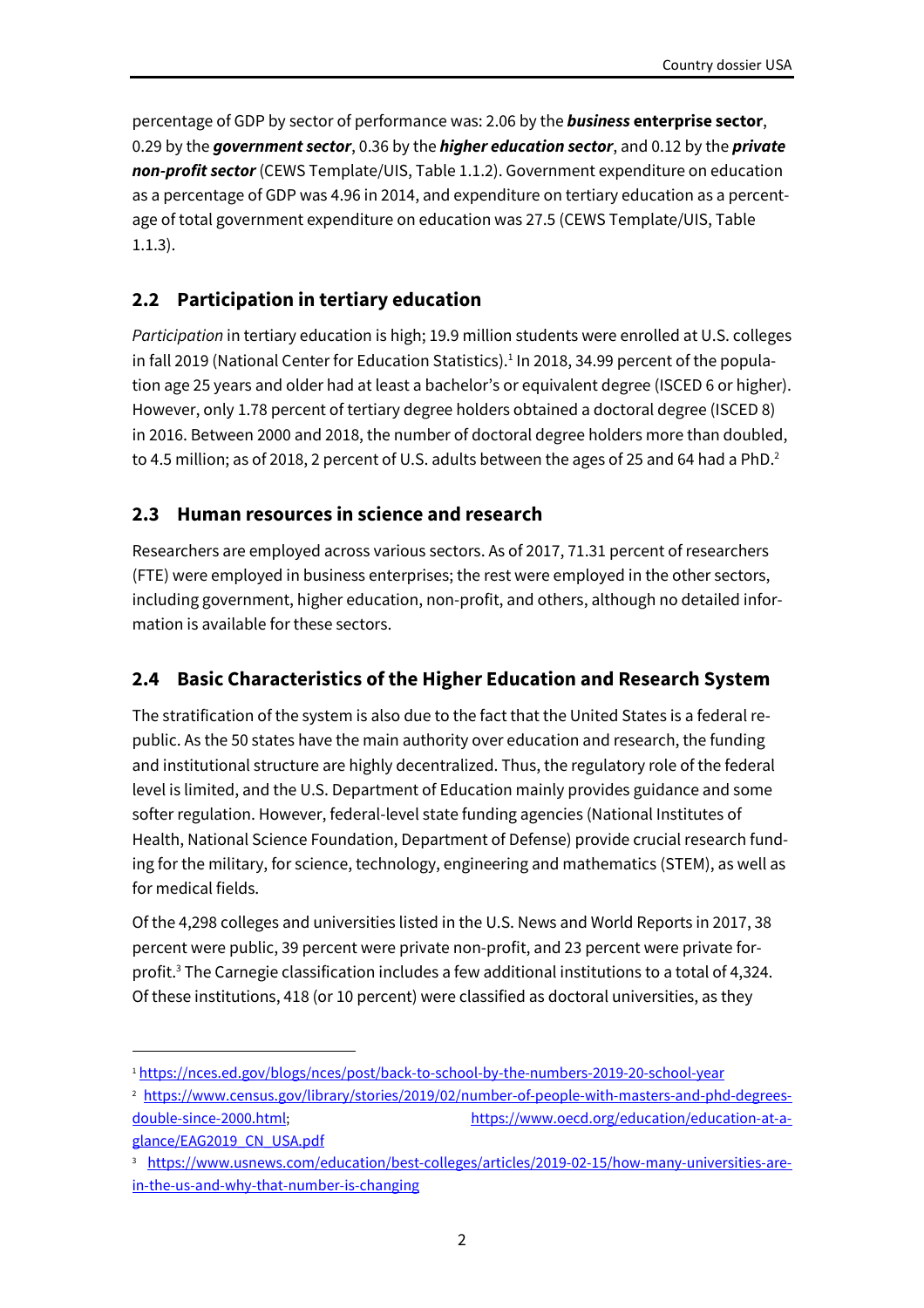award PhD degrees; they accounted for one-third of overall student enrollment in 2018.<sup>4</sup> As of 2018, 131 of those universities were classified according to the Carnegie Classification of Institutions of Higher Education as "Doctoral Universities – Very high research activity" (R1); 135 were classified as "Doctoral Universities – High research activity" (R2); and 152 were classified as "Doctoral/Professional Universities (D/PU).<sup>5</sup>

## **2.5 Funding and significance of the research system**

While the federal level provides financial support to individual students (federal aid) and research funding for specific projects, the states are responsible for supporting the general operations of public institutions. The federal research agencies provide funding to cover direct costs for research projects, including staff positions of PhD students and postdoctoral fellows. In addition, universities and research institutions rely increasingly on the indirect costs (overhead) being paid for them through these grants. For example, Harvard University has negotiated an indirect cost rate of 69 percent for on-campus research with the U.S. Department of Health and Human Services.<sup>6</sup> Overall, however, public funding (both federal and state) provided only about 34 percent of the total revenue of public colleges and universities in  $2017.<sup>7</sup>$ 

After decades of severe budget cuts at state level, both public and private universities have increasingly relied on multiple sources of revenue, varying student fees, third-party funding, and overhead for research, as well as alumni donations for the resource-richer institutions. According to the National Center for Educational Statistics, even after adjusting for inflation, the costs for undergraduate students (including tuition, fees, room, and board) at public institutions increased 28 percent and at private nonprofit institutions increased 19 percent between 2008–09 and 2018–19.8The percentage of total revenue that came from student tuition dollars increased from 20.9 percent in 1980 to 46 percent in 2019.<sup>9</sup>

## **2.6 Important current political decisions in higher education and science policy**

The funding situation today varies significantly across states, as the relationship between state- and federal-level funding is being reconfigured. The effects of COVID-19 on the system

<sup>4</sup> https://carnegieclassifications.iu.edu/downloads/CCIHE2018-FactsFigures.pdf

<sup>5</sup> According to the Carnegie Classification, there were a total of 4,324 degree-granting colleges and universities in the United States as of 2018. The Carnegie Classification includes all accredited, degree-granting colleges and universities in the United States that are represented in the National Center for Education Statistics Integrated Postsecondary Education Data System (IPEDS). (https://carnegieclassifications.iu.edu/downloads/CCIHE2018-FactsFigures.pdf)

<sup>6</sup> https://research.fas.harvard.edu/indirect-costs-0

<sup>7</sup> https://www.pewtrusts.org/en/research-and-analysis/issue-briefs/2019/10/two-decades-of-changein-federal-and-state-higher-education-funding

<sup>8</sup> https://nces.ed.gov/fastfacts/display.asp?id=76

https://sheeo.org/new-sheeo-report-finds-state-funding-remains-below-historic-levels-as-publiccolleges-brace-for-a-recession-and-expected-budget-cuts/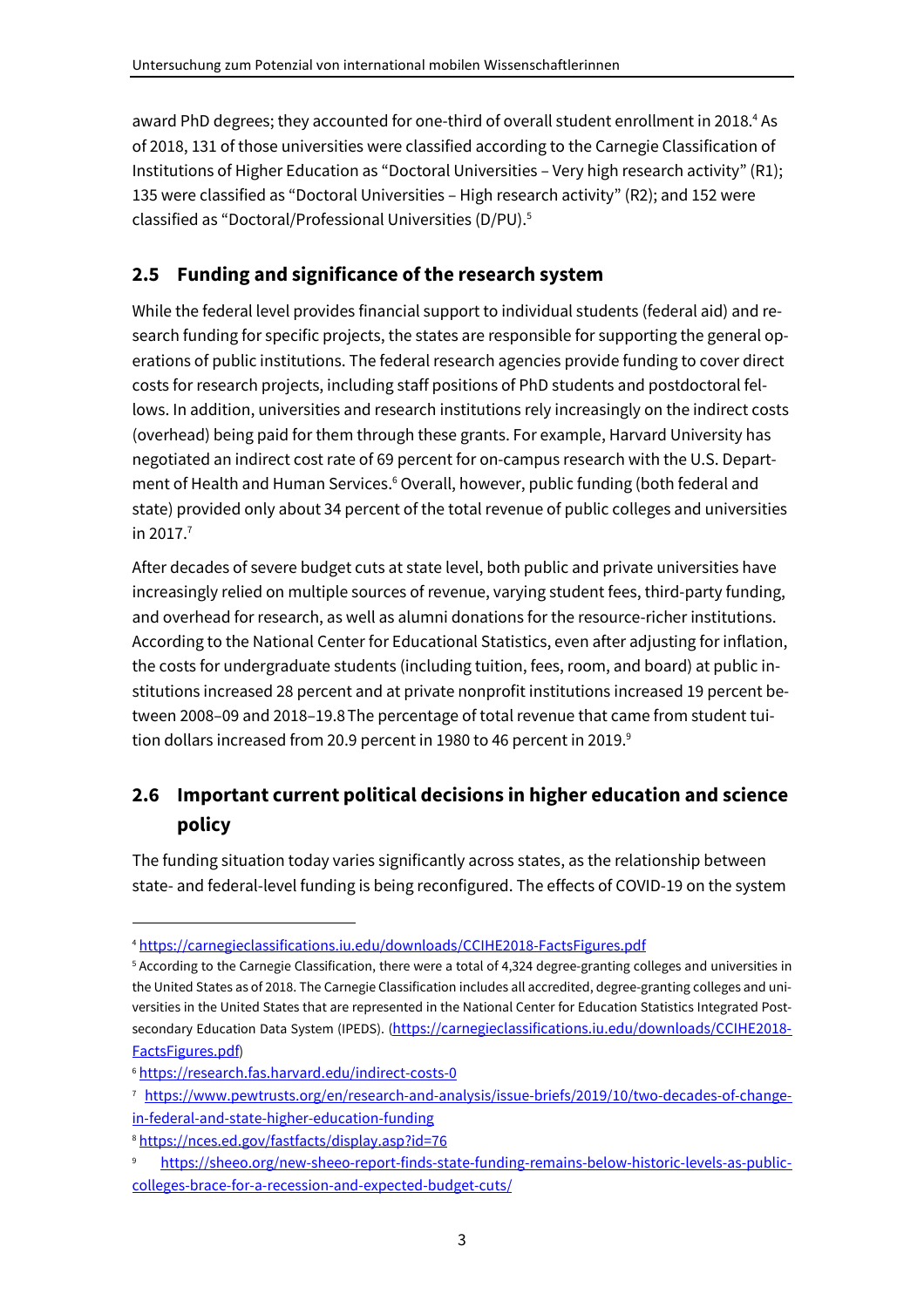of higher education and science policy are, at this point, difficult to predict. Universities – which due to waning state support have filled the gaps in their budgets by increasing tuition fees – are facing less predictable student enrollment and increased costs for campus readiness to deal with the pandemic. They are expecting to receive some help through the COVID-19 relief measures. However, even before the pandemic, the overall concern was to provide greater education access to students, and critics have pointed out the looming crisis of increasing student debt.

Regarding science funding, the federal science funding budgets have grown over the past four years, despite repeated threats of cuts by President Trump, who re-mobilized a vocal anti-science movement and anti-immigrant sentiments. Overall, after years of budget cuts due to the recession, many states are attempting to restore higher education funding. However, the levels remain lower than prior to the recession.

Temporary visa holders accounted for more than one-third (36 percent) of doctorate recipients in science and engineering (S&E) fields in 2017.<sup>10</sup> These U.S.-based scientists and scholars, who are non-US citizens, have experienced travel restrictions due to COVID-19. In addition, the precariousness of their legal status in the United States has also been shaped by more restrictive visa regulations overall and by politicized anti-Asian, anti-Muslim, and general anti-foreigner sentiment under President Trump. Their willingness to leave for research stays in Germany is likely to be shaped by these political developments. It is unclear what effect this might have on future mobility. While some individuals might be more interested in choosing Germany as an option, the threat of complications with visa regulations might temper their enthusiasm to seek research opportunities there.

#### **2.7 Qualification and Career Structures for Academic Careers**

There are six different kinds of degrees: associate degrees, bachelor's degrees, first professional degrees, master's degrees, intermediate graduate qualifications, and research doctorates.<sup>11</sup> The typical academic career steps for qualification are a bachelor's degree (3–4 years), a PhD program (5–6 years), followed by one or more post-doctoral positions (2–3 years each). The next step is typically a non-tenured assistant professorship for 5–6 years, then a tenured associate professorship (upon successful review), and promotion to a full professorship.

Mobility across institutions (within the United States, less so abroad, see below) is expected early on for PhD programs, postdoctoral positions, and assistant professor positions. In the science and engineering fields, the median age of all PhD recipients was 31 years in 2016.<sup>12</sup> The time that it takes to achieve a permanent position from the start of a PhD program until tenure as an associate professor can be 10 years without and 15 years with post-doctoral placements.

<sup>10</sup> https://www.nsf.gov/statistics/2018/nsf18304/static/report/nsf18304-report.pdf

<sup>11</sup> https://www2.ed.gov/about/offices/list/ous/international/usnei/us/edlite-structure-us.html

<sup>12</sup> https://www.nsf.gov/statistics/2018/nsf18304/static/report/nsf18304-report.pdf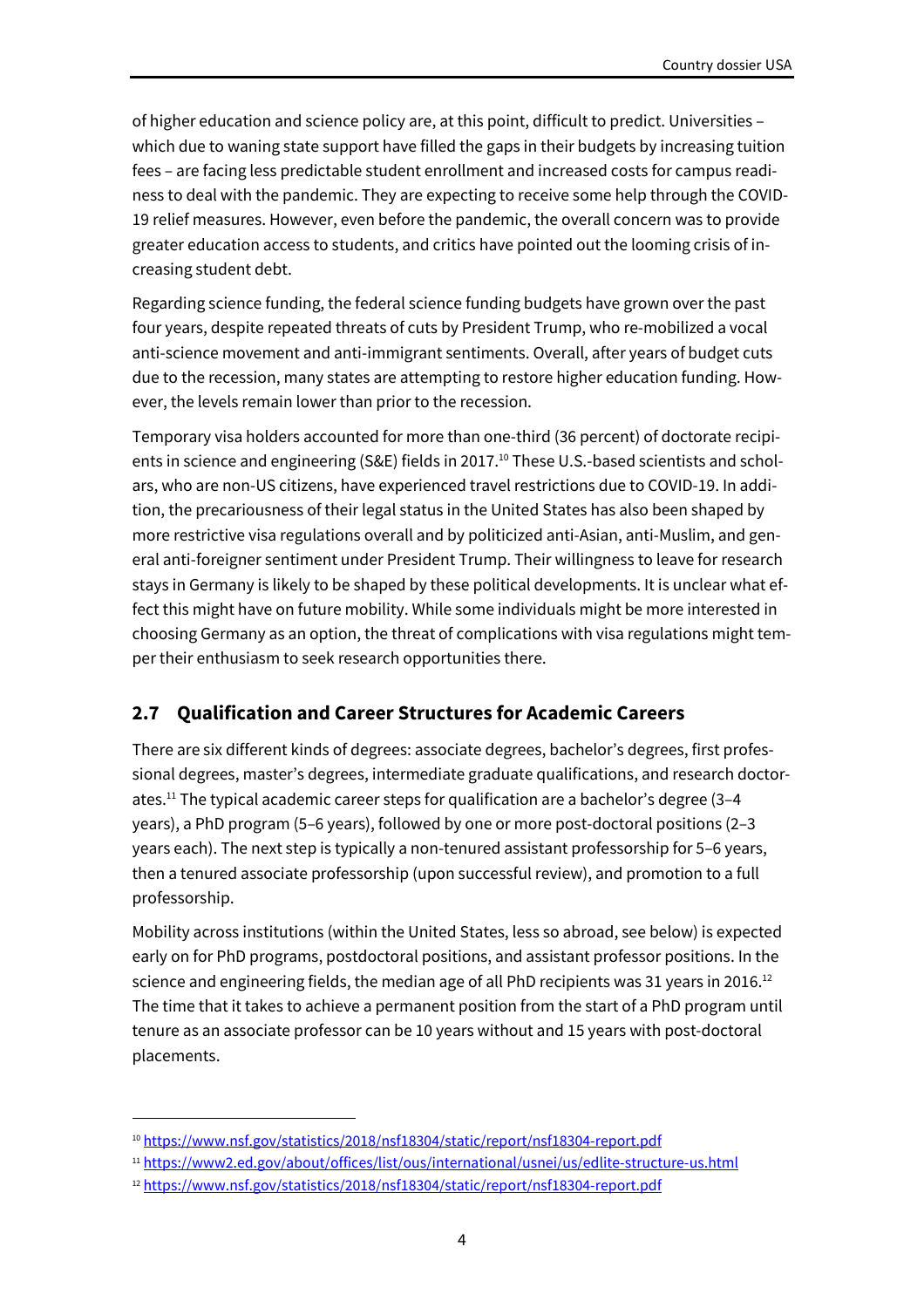While nearly 80 percent of faculty members had such typical career paths in 1969, roughly three-quarters of non-tenured faculty do not follow these paths today, as universities increasingly rely on non-tenure-track positions to cover teaching and other tasks. These positions include adjunct positions, instructor positions or professor of practice, and teaching professors. They vary greatly in terms of pay, benefits, and predictability of employment.

Postdoctoral positions used to be most common in the life sciences, physical sciences, and earth sciences, but other fields, including mathematics and computer sciences, psychology and social sciences, and engineering now also employ recent doctorate recipients. In 2016, "47% of all S&E doctorate recipients took postdoc positions immediately after graduation, including 63% of graduates in the life sciences."<sup>13</sup>

Among the doctorate recipients in the S&E fields in 2017 who were U.S. citizens or permanent residents and had definite plans, 44.1 percent planned to stay in the United States and do postdoctoral study. Only 3.9 percent of all S&E doctorate recipients had plans to go abroad. Here, there was a gender gap, as only *3.3 percent of women S&E doctorate recipi*ents planned to go abroad.<sup>14</sup> The percentage of S&E doctorate recipients with plans to go abroad was highest for those who self-identified as belonging to more than one race (4.3 percent) and for whites (4.1 percent); it was lower for Hispanics or Latinos (3.7 percent), and lowest for Blacks or African Americans (1.8 percent).<sup>15</sup>

These low numbers of doctorate recipients who planned to go abroad after their PhD, reflect hiring practices in the academic culture in the United States, which do not include specific expectations for international research stays or collaboration in hiring or promotion practices. Although it is common to consider national and international reputation as one criterion for promotion to full professor at research universities, how to measure such a reputation remains quite vague. For specific fields, it is necessary that research stays be at high profile international research institutions – for example, CERN in the case of particle physics. In contrast, for other fields, research visits in countries other than the United States tend to be viewed more with ambivalence and considered to be more touristic or personal rather than having professional, academic value (Zippel 2017, Chapter 2).

## **3 Gender Participation in Tertiary Education and Academic Careers**

## **3.1 Academic degrees**

The United States witnessed an increase in total degrees earned in the academic year 2017– 18, when 1.98 million bachelor's degrees, 820,102 master's degrees, and 184,074 doctoral degrees were conferred.<sup>16</sup> Compared with the general population, whites and Asians/Pacific Islanders were overrepresented among recipients of bachelor's degrees in the academic year

<sup>13</sup> https://www.nsf.gov/statistics/2018/nsf18304/static/report/nsf18304-report.pdf

<sup>14</sup> https://ncses.nsf.gov/pubs/nsf19304/data Table 8.2.

<sup>15</sup> https://ncses.nsf.gov/pubs/nsf19304/data Table 8.3.

<sup>16</sup> https://nces.ed.gov/programs/digest/d19/tables/dt19\_318.30.asp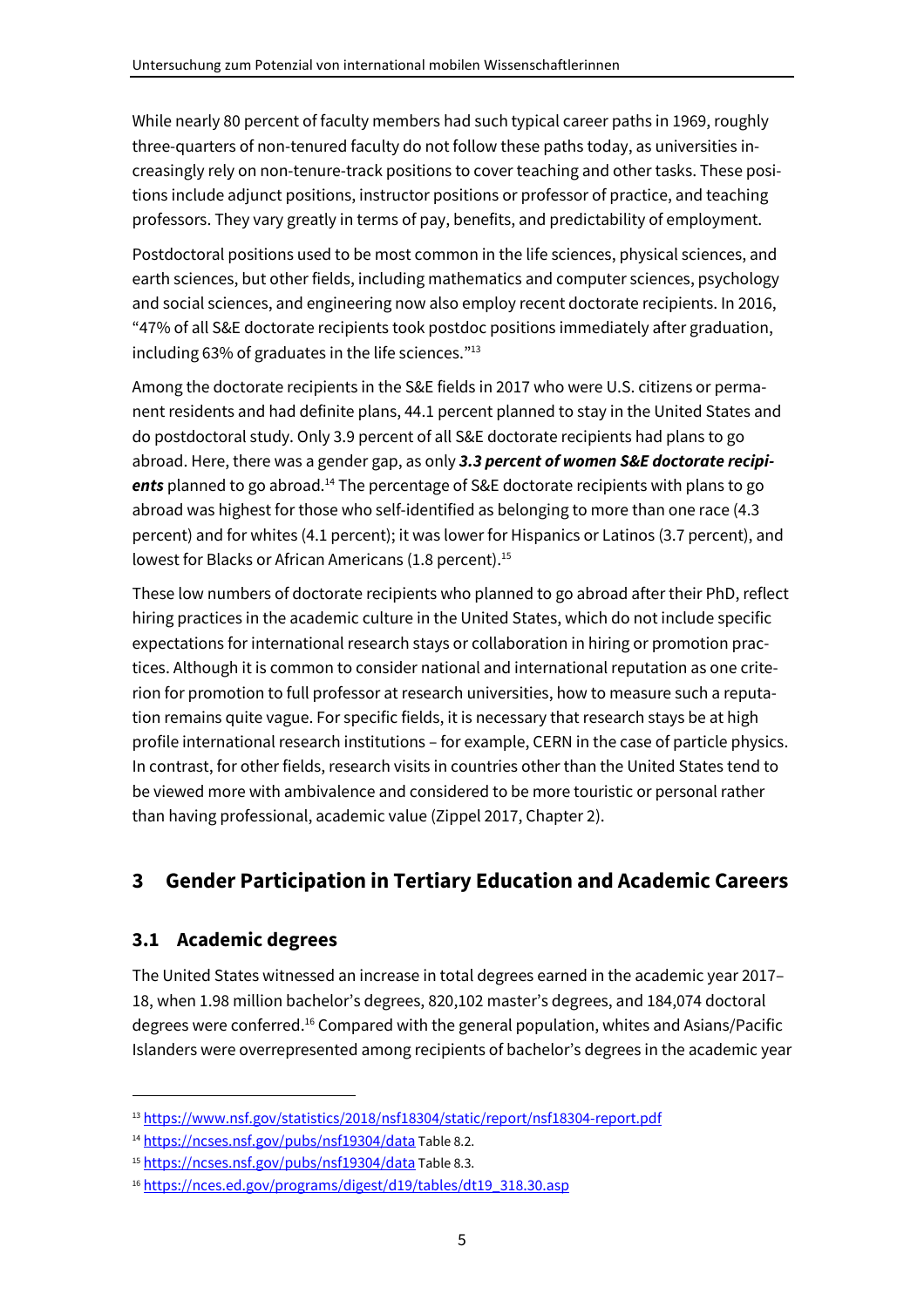2017–18 (63.2 percent and 8 percent, respectively), while Blacks, Hispanics, and American Indians/Alaska Natives were underrepresented (10.4 percent, 14.2 percent, and 0.5 percent, respectively).<sup>17</sup>

Women constitute the majority of tertiary graduates, with 57.2 percent of bachelor's or equivalent degrees (ISCED 6) and 58.5 percent of master's or equivalent degrees (ISCED 7) in 2016; there was little change in the percentage between 2012 and 2016 (CEWS Template/UIS, Table 2.1.1). Across racial and ethnic groups, female students earned higher shares of degrees than men: "For example, the shares of bachelor's degrees earned by female students were 64 percent for Black students, 61 percent for American Indian/Alaska Native students, 60 percent for Hispanic students, 59 percent for students of two or more races, 56 percent for White students, and 54 percent for Asian/Pacific Islander students."<sup>18</sup>

In 2016, almost one-quarter of women who earned tertiary degrees did so in programs focused on health and welfare, followed by 20.20 percent in arts and humanities, 13.43 percent in social science, journalism, and Information, and less than 1 percent in agriculture, forestry, fisheries, and veterinary.

Women are still underrepresented in S&E degrees: In 2016, they received 50% of bachelor's degrees, 44% of master's degrees, and 41% of doctoral degrees, with huge variation across and within broad fields of study. For example, women's highest degree shares in 2016 were in psychology and biosciences; their lowest shares were in computer sciences and engineering. $^{19}$ 

The Gender Parity Index (GPI) is calculated by dividing the value for females by the value for males for the given level of education. The GPI in tertiary education attainment (at least bachelor's or equivalent – ISCED 6 or higher) grew from 0.98 in 2013 to 1.02 in 2018 in the population age 25 and over, while women's tertiary educational attainment grew from 31.39 percent in 2013 to 35.21 percent in 2018 (CEWS Template/UIS, Table 2.1.3).

#### **3.2 Doctoral degrees**

Women's share of doctoral degrees (ISCED 8) decreased from 53.47 percent in 2012 to 49.94 percent in 2016. Similar to bachelor's degrees, the proportion of women varies widely by discipline. As of 2019, women constituted "more than half of doctorate recipients in life sciences, psychology and social sciences, education, humanities and arts, and other non-science and engineering (non-S&E) fields. However, they constitute about a third of those in physical sciences and earth sciences and a quarter of those in engineering and in mathematics and computer sciences."<sup>20</sup>

In terms of race, the overrepresentation of whites and Asians/Pacific Islanders among doctorate recipients compared to the general population in the academic year 2017–18 was

<sup>17</sup> https://nces.ed.gov/programs/digest/d19/tables/dt19\_322.20.asp

<sup>18</sup> https://nces.ed.gov/fastfacts/display.asp?id=72

<sup>&</sup>lt;sup>19</sup> https://ncses.nsf.gov/pubs/nsf19304/digest/field-of-degree-women

<sup>20</sup> https://ncses.nsf.gov/pubs/nsf21308/report/executive-summary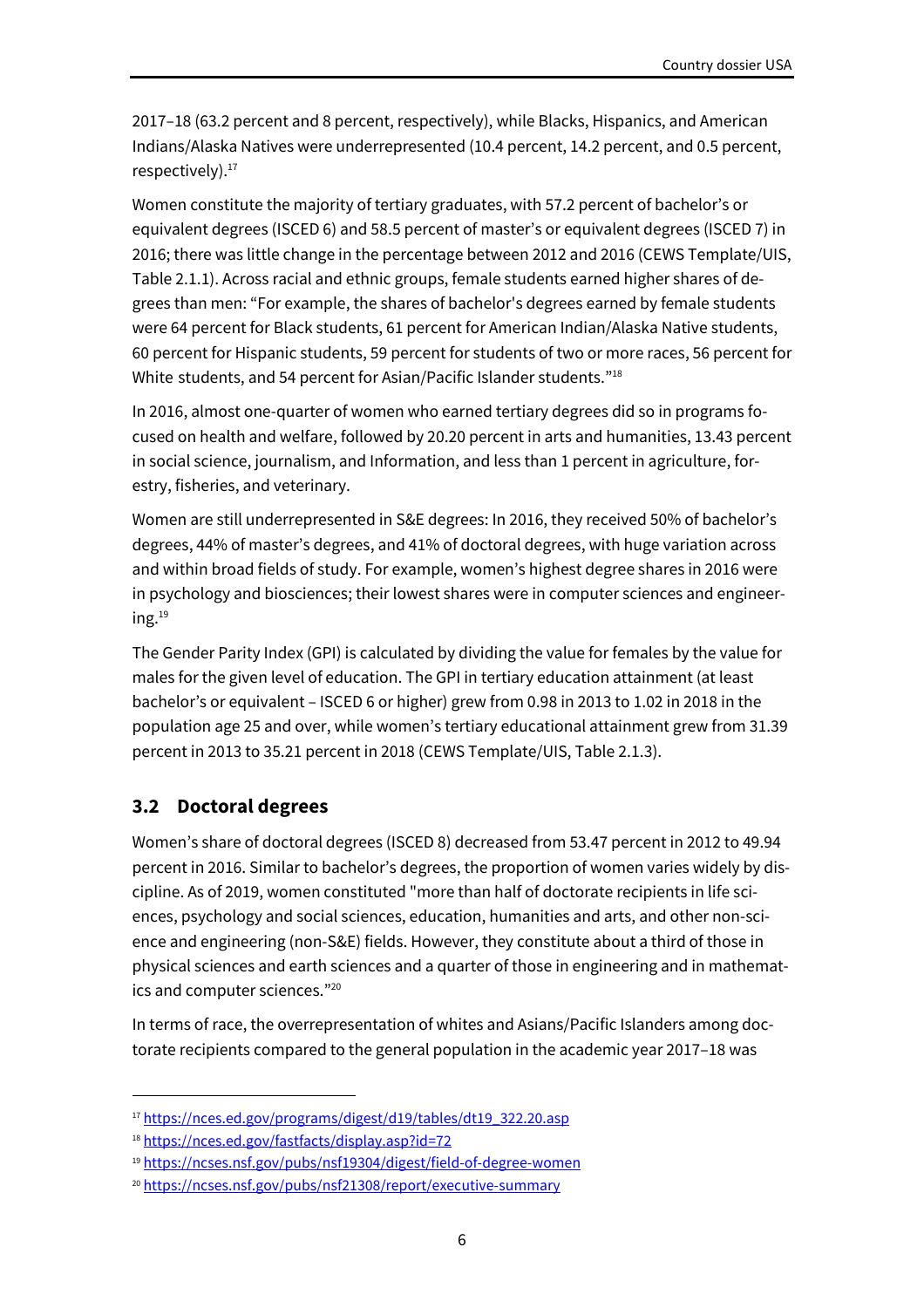even more pronounced than at bachelor's level: Whites and Asians/Pacific Islanders earned 66.8 percent and 12.9 percent of the doctoral degrees, respectively, while Blacks, Hispanics, American Indians/Alaska Natives earned only 8.9 percent, 8.2 percent, and 0.4 percent of the degrees at this level, respectively.<sup>21</sup>

## **3.3 Scientific staff**

Turning to academic staff, the percentage of women teachers in higher education in the United States was 49.57 in 2017. No information is available on the percentage of women researchers by sector of employment. Data on the percentage of women by rank within universities show that the higher the rank the fewer the women. While women constituted 56.55 percent of the instructors in 2018, they accounted for only 33.48 percent of the full professors (see Table 1).

|                                | <b>Total Number of Women</b><br>by Rank | Percentage of Women |
|--------------------------------|-----------------------------------------|---------------------|
| Professors (Grade A)           | 62,189                                  | 33.48               |
| Associate professors (Grade B) | 73,053                                  | 45.91               |
| Assistant professors (Grade C) | 94,746                                  | 52.28               |
| <b>Instructors</b>             | 55,875                                  | 56.55               |
| Lecturers                      | 25,078                                  | 55.77               |
| Other faculty                  | 77,589                                  | 47.83               |

**Table 1. Percentage of Women Across Academic Career Steps** 

Source: U.S. Department of Education, National Center for Education Statistics, Integrated Postsecondary Education Data System (IPEDS), Spring 2016 through Spring 2019 Human Resources component, Fall Staff section. (This table was prepared in November 2019.)

The GSS survey provides the most equivalent information on postdoctoral researchers in academia (R2 or Grade C), but only for the science, engineering, and health fields.<sup>22</sup> As of 2018, women accounted for only 40.3 percent of these 64,783 postdoctoral researchers, and temporary visa holders accounted for more than half, (54.3 percent). Among U.S. citizens and permanent residents, 58.2 percent were white, 20.3 percent were Asian, 6.3 percent were Hispanic or Latino, 3.7 percent were Black, and in 9.3 percent of cases ethnicity was not reported. 23

<sup>&</sup>lt;sup>21</sup> https://nces.ed.gov/programs/digest/d19/tables/dt19\_324.20.asp

<sup>&</sup>lt;sup>22</sup> Arbeit C, Yamaner MI; National Center for Science and Engineering Statistics (NCSES). 2021. Trends for Graduate Student Enrollment and Postdoctoral Appointments in Science, Engineering, and Health Fields at U.S. Academic Institutions between 2017 and 2019. NSF 21-317. Alexandria, VA: National Science Foundation. Available at https://ncses.nsf.gov/pubs/nsf21317/

<sup>23</sup> https://ncses.nsf.gov/pubs/nsf21317 Table 2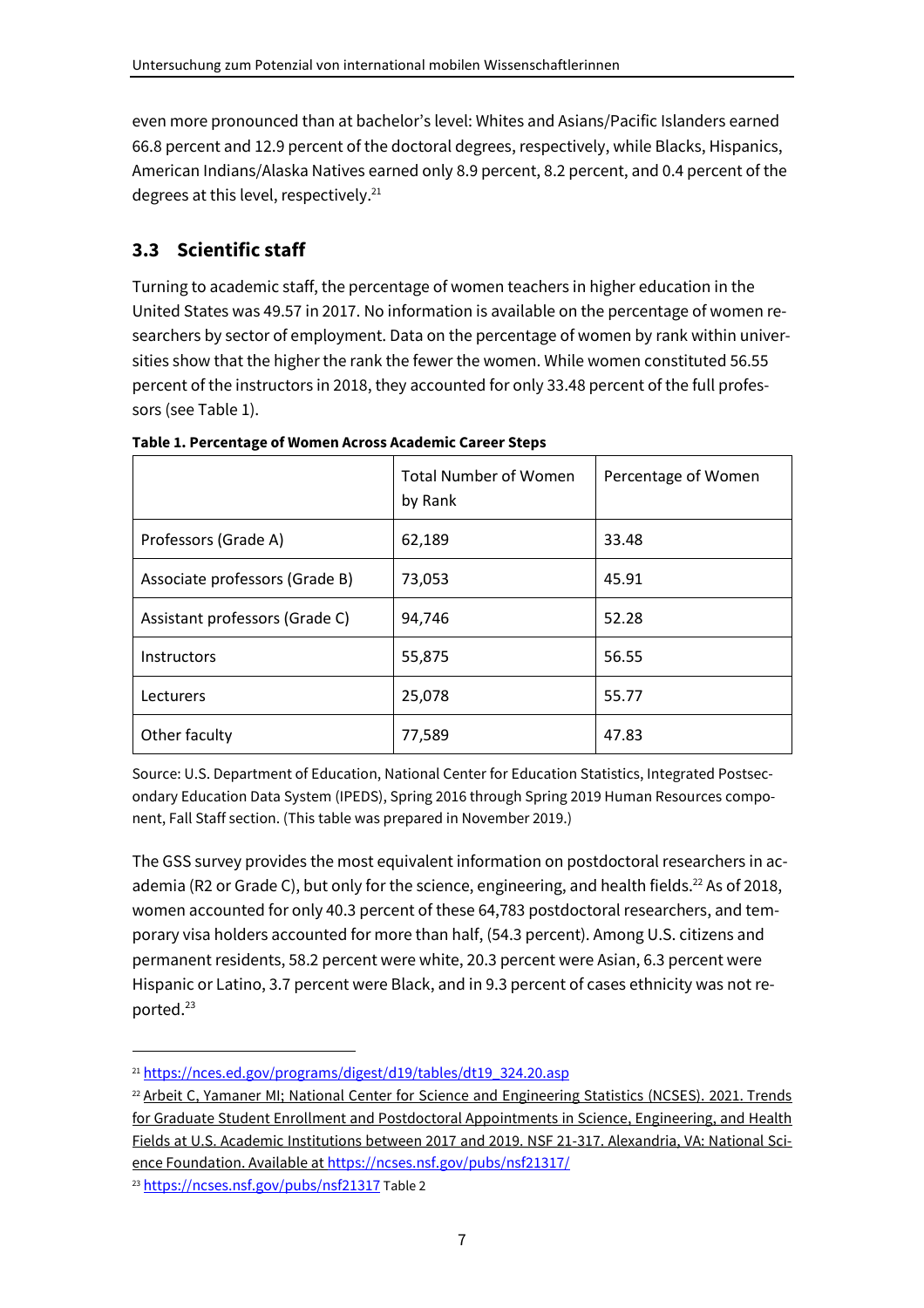### **3.4 Gender-Specific Aspects of Scientific Careers**

Women's employment overall, and their achievements in academia more broadly, has increasingly been taken for granted in U.S. society. Yet, progress seems stalled, and fundamental gender inequalities remain. For example, the COVID-19 pandemic seems to have created highly variable faculty outcomes when universities moved to online teaching and research in March 2020. Whereas faculty with high teaching loads and caregiving responsibilities for children and elderly, sick, and disabled people have raised the alarm that burnout is immanent, submissions of manuscripts by single persons and by men in senior positions have risen. These persistent inequalities also highlight potential barriers for women in academia to engage in international mobility and participate in international research cooperation. I call these institutional and structural factors "glass fences" (Zippel 2017; Uhly, Visser, and Zippel 2016).

For example, because of the gender-specific division of labor both at home and at universities, women who are caregivers rely heavily on childcare service structures. In the United States, childcare is heavily privatized, with high costs, uneven quality for parents, and cultural expectations. Ideologies like intensive mothering put an extra burden on women. For longer-term academic endeavors, Germany could thus be a highly attractive place, given its better public childcare system. However, researchers will need support from the German universities to help find childcare places and to navigate the school system.

Research shows that women with children participate less in international conferences, as they have higher "costs" to travel However, in the past, conference attendance was crucial to expand academic networks and find new collaborators for specific projects. With travel restrictions due to COVID-19, it is desirable for funding agencies to encourage innovative networking opportunities in the future. Challenges to creating inclusive informal spaces for junior researchers, PhD students, and postdocs alike to present their work to international audiences remain. The move online, and broader acceptance of hybrid forms, could increase the opportunities for those who are less mobile to participate at international level, and German collaborators should be encouraged/enticed into participating in such fora in order to get to know potential Humboldtians.

In general, scholars involved in research are more likely to seek mobility to engage in research collaboration with partners abroad. In the United States, the educational and research system's high stratification aligns with teaching-oriented colleges versus resourcerich, research-intensive universities (R1 in the Carnegie Classification). These institutional differences create horizontal segregation for women and minoritized groups in academia. Women and faculty of color, in particular, are more likely than men or white people to be employed at institutions with fewer resources for research and to have less time for research, as they spend more time on teaching and "care" for students, as well as on administration.

Finally, vertical segregation arises from the different positions that women and faculty of color hold in the university hierarchies. For example, types of employment shape opportunities for international mobility. Prior to tenure, assistant professors in the United States are often encouraged to stay close to their department rather than go abroad. And faculty in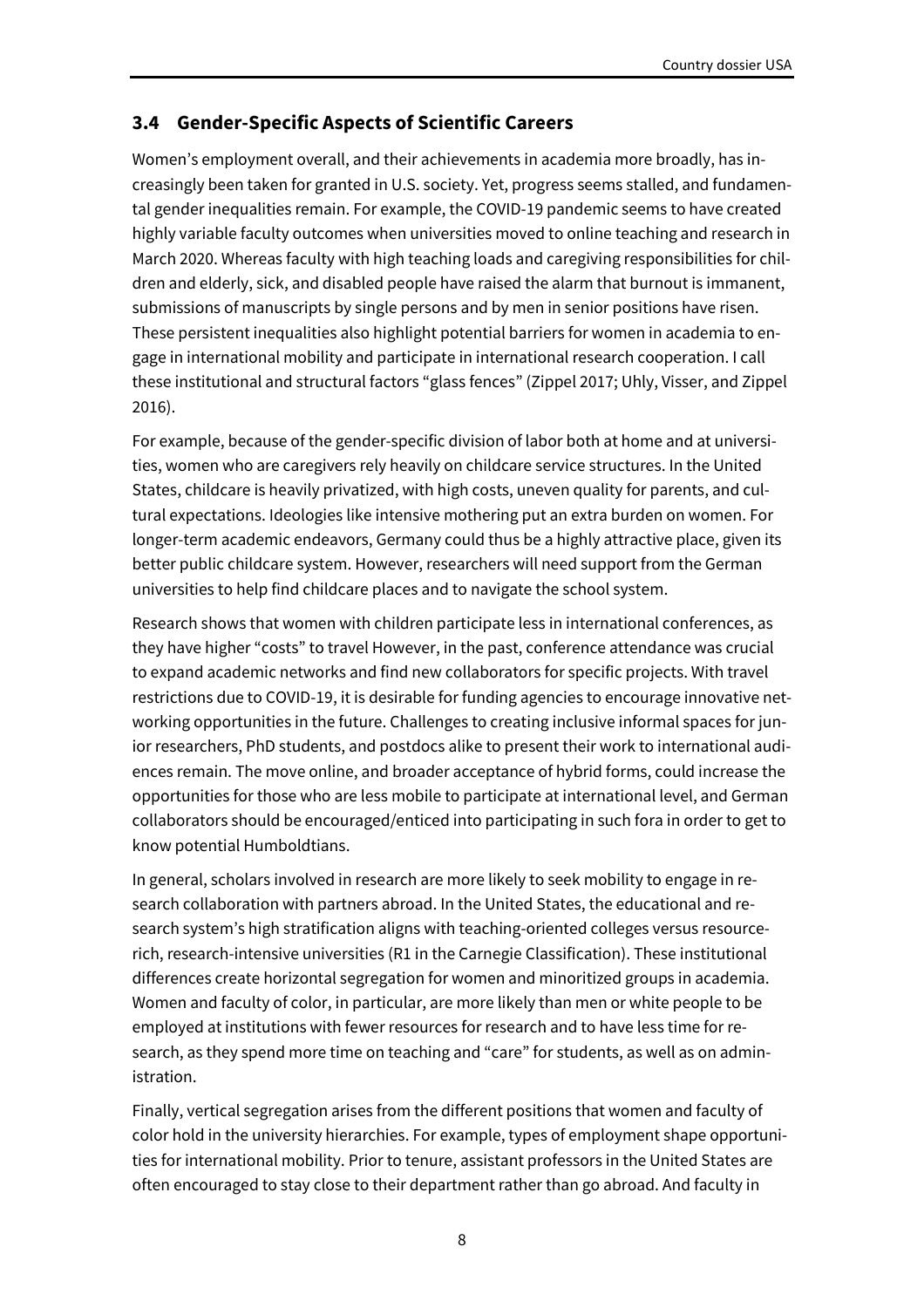adjunct positions compared to tenured positions will be less likely to seek international mobility if they have no guarantee of a position upon their return. Women are overrepresented among both groups, thus illustrating these institutional and structural barriers.

Overall, U.S. academia might enjoy a reputation of being women-friendly. However, women are still underrepresented both among those employed as postdocs and in academic leadership positions. Moreover, progress across fields and institutions has been quite uneven. For example, while the life sciences have seen strong increases in women, computer science has seen declines, and physics and engineering have remained lower, particularly in terms of PhD degrees. This variation points also to disciplinary cultures. The overall low percentage of individuals who plan to go abroad after their PhD, and the pronounced gender and racial gaps in this group, warrant further consideration. One interpretation is that those who feel less secure overall in their career path will stay closer to the perceived expectations of success, and for the U.S. academic labor market, this does not include international research experiences in general (Zippel 2017).

Therefore, in order to attract more U.S.-based women researchers to Germany, it might be useful to coordinate field-specific information campaigns focused on interdisciplinary themes or particular disciplines in which white women and women from racial/ethnic minority groups had higher representation in the fields that Germany has been known for. For example, for chemists, a postdoctoral fellowship in Germany is still considered highly valuable. To recruit white women and women from racial/ethnic minorities, the *academic benefit and value* of a research stay in the postdoctoral phase in Germany needs to be communicated clearly and strongly, and with most flexibility in terms of timing. Given the high percentage of international graduate students and postdoctoral researchers at U.S. institutions, recruiting strategies and programs might consider their situation with particular attention.